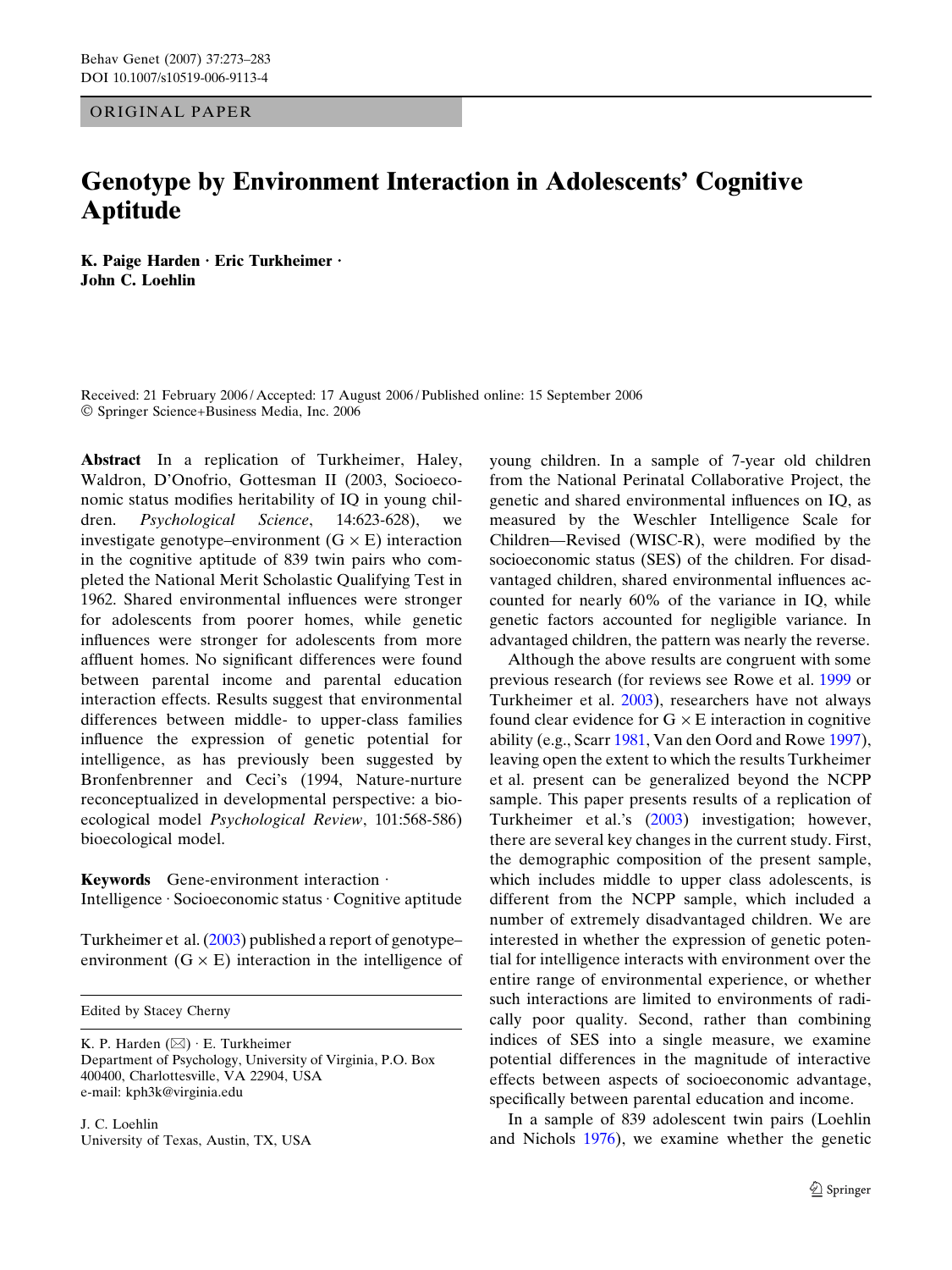and shared environmental influences of cognitive aptitude, as measured by the National Merit Scholarship Qualifying Test (NMSQT), are modified by SES. Of the home environment measures available for the NMQST sample, mid-parent education and parental income were used. (These were chosen to be similar to the measurement of SES in Turkheimer et al. (2003), a linear combination of parental education, income, and occupational status. Parental occupational status was not available for this sample.) Our expectation is that additive genetic influences will account for a substantial portion of the phenotypic variance in the cognitive aptitude of adolescents from high income, highly educated families, while the shared environment will be more influential in less advantaged families. It is possible, however, that changes in heritability with socioeconomic status will be less marked in the present sample, because our participants have higher socioeconomic status than nearly all of the participants used by Turkheimer et al. (2003).

## Method

## Participants

Participants were sampled from the nearly 600,000 nationwide adolescents who completed the National Merit Scholarship Qualifying Test (NMSQT) in 1962. Virtually all adolescents were in the 11th grade at the time of the NMSQT, and most were 17 years old. Of these adolescents, 1507 prospective pairs of same-sex twins were identified and 839 pairs of twins (509 MZ,

330 DZ) ultimately participated in the study (a 56% response rate). Female twins composed 58.4% of the sample; male twins 41.6%. This sample represented approximately 5% of the live same-sex twin pairs born in the United States in 1945. Representation of the U.S. population was biased towards high-achieving adolescents. Students taking the NMQST ranked, on average, in the 79th percentile in their high schools. Zygosity was assigned by twins' responses to questionnaire items concerning their similarity in childhood and the frequency with which they were confused by others (Nichols and Bilbro 1966). Questionnaire zygosity assignments were cross-validated with a subsample of 124 twin pairs (82 MZ, 42 DZ) and shown to be over 90% accurate. For a more detailed discussion of selection and data collection procedures see Loehlin and Nichols (1976).

## Measures

The NMSQT is composed of five subtests: English Usage, Mathematics Usage, Social Science Reading, Natural Science Reading, and Word Usage/Vocabulary (means and standard deviations are shown in Table 1). The NMSQT is highly reliable, as indicated from the split-half reliability coefficients for this sample, which range from 0.83 for Natural Science to 0.96 for Vocabulary (Loehlin and Nichols 1976), and subtest scores are highly correlated with one another (see Table 2). The variance of NMSQT total scores is roughly constant across the range of total scores. Test constructors describe the NMSQT as a measure of cognitive aptitude, i.e., students' readiness for future

| <b>Table 1 NMSOT</b><br>subtest<br>sample statistics and twin      | Subtest    | Twin 1  |           | Twin 2           |         | MZ         | DZ    |
|--------------------------------------------------------------------|------------|---------|-----------|------------------|---------|------------|-------|
| pair correlations by zygosity                                      |            | M       | <b>SD</b> | $\boldsymbol{M}$ | SD.     |            |       |
|                                                                    | English    | 19.22   | 4.88      | 19.76            | 4.60    | 0.76       | 0.57  |
|                                                                    | Math       | 20.64   | 6.29      | 21.36            | 6.19    | 0.75       | 0.49  |
|                                                                    | Social     | 20.34   | 4.87      | 20.85            | 4.89    | 0.77       | 0.52  |
|                                                                    | Natural    | 19.45   | 5.88      | 20.16            | 5.70    | 0.69       | 0.55  |
|                                                                    | Vocabulary | 20.75   | 4.95      | 21.09            | 4.88    | 0.86       | 0.64  |
|                                                                    | Total      | 101.40  | 22.12     | 103.29           | 21.95   | 0.88       | 0.65  |
| <b>Table 2</b> Correlations<br>between NMSQT subtests by           | Subtest    | English | Math      | Social           | Natural | Vocabulary | Total |
| member of twin pair                                                | English    | 1.00    | 0.56      | 0.62             | 0.56    | 0.67       | 0.80  |
|                                                                    | Math       | 0.53    | 1.00      | 0.65             | 0.67    | 0.58       | 0.84  |
|                                                                    | Social     | 0.64    | 0.57      | 1.00             | 0.67    | 0.77       | 0.88  |
| <i>Note:</i> Twin 1 correlations are<br>below the diagonal; Twin 2 | Natural    | 0.59    | 0.64      | 0.66             | 1.00    | 0.60       | 0.85  |
| correlations are above the                                         | Vocabulary | 0.67    | 0.54      | 0.77             | 0.60    | 1.00       | 0.84  |
| diagonal                                                           | Total      | 0.81    | 0.81      | 0.86             | 0.85    | 0.84       | 1.00  |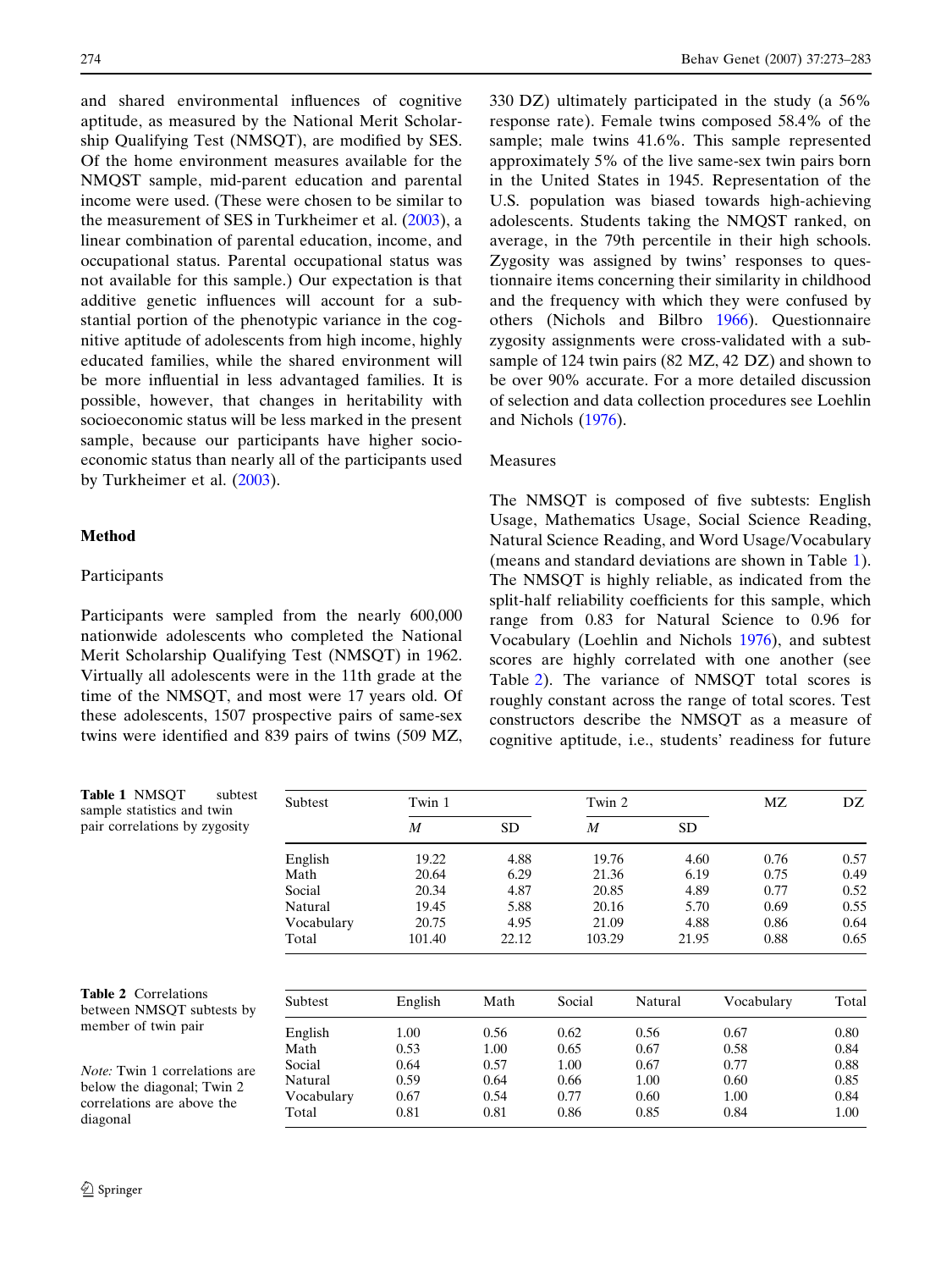intellectual or educational pursuits (National Merit Scholarship Corporation, 2005). It is not, therefore, synonymous with an IQ test of the sort used in the Turkheimer et al. (2003) study. However, general cognitive ability, or g, accounts for most individual differences on various cognitive tests, regardless of the specific content of any particular test (Jensen 1998). Therefore, we can reasonably expect genotype– environment interactions for NMSQT aptitude scores to be similar to those found for IQ, although differences between cognitive ability and cognitive aptitude may have some implications for replication.

Mothers reported on both their own and the fathers' level of education and the annual family income in a written questionnaire. Parental education was classified on a 6-point ordinal scale, from less than an 8th grade education to a graduate or professional degree. Mid-parent education was calculated as the average of maternal and paternal education (median = 3.5; variance  $= 1.44$ ). Income was classified on a 7-point ordinal scale (median = 3; variance =  $2.37$ ), from less than \$5000 per year to over \$25,000 per year (roughly equivalent to less than \$31,250 to over \$156,250 in 2004 dollars). Response categories and frequency counts for the income and parental education scales are shown in Appendix A. The scaling used in the questionnaire partially adjusted for the non-normality of income and education in the population, although income did remain somewhat positively skewed and parental education negatively kurtotic. Furthermore, as might be anticipated given the bias towards high-achieving twins, the distribution of parental income was not nationally representative: less than 12% of the NMSQT families reported annual incomes less than \$5000, in comparison to 42% of the U.S. population in 1960 (U.S. Department of Commerce, Bureau of the Census 1960). Parental education and income were correlated  $(r = 0.530)$ . Parental education and income were equally correlated with adolescents' total NSMQT scores (calculated separately for member of twin pair:  $r_{\text{income}}$  - NMSOT1 = 0.23;  $r_{\text{eduction}}$  - NMSOT1 = 0.21;  $r_{\text{income}}$  - NMQT2 = 0.26;  $r_{\text{education}}$  - NMSQT2 = 0.21). Of the 839 twin families, 777 reported income, 813 reported parental education, and 768 reported both. The twin pair average NMSQT total score for twin pairs with missing parental income data  $(M = 95.74)$ was significantly less than the average score for twin pairs with parental income data ( $M = 102.92$ ,  $t = 2.62$ ,  $P < 0.01$ ). Twin pair average scores did not differ as a function of missing parental education data ( $t = 0.20$ ,  $P = 0.845$ . Both parental education and income were centered at the median prior to structural equation modeling.

#### Analyses

We first conducted an exploratory factor analysis on subtest scores. In order to prevent bias due to nonindependent observations, the EFA was restricted to one randomly selected twin per pair. EFA results clearly indicated a one factor model (eigenvalues = 3.84, 0.56, 0.39; root mean square error of approximation  $= 0.046$ , as also suggested by the consistently large intercorrelations among the subtests (see Table 2). For this reason, we chose to consider  $G \times E$ interactions for overall cognitive aptitude, modeled as a common factor of the NMSQT subtests.

Using the cognitive aptitude factor, we fit two series of interaction models, one series for each measured indicator of SES. Each interaction model decomposed the variance of cognitive aptitude into four components: variance accounted for by the measured environment (income or education), variance due to other environmental influences shared by twins  $(C)$ , variance due to additive genetic influences  $(A)$ , and variance unique to each twin  $(E;$  due to environmental influences not shared by twins and measurement error). Furthermore, the paths from the additive genetic and shared environmental variance components were allowed to vary according to the measured environment. For example, for the income interaction models, aptitude scores were modeled as follows:

$$
NMSQT = iIncome + (a + a/Income)A +(c + c/Income)C + eE.
$$
 (1)

Similarly, for the parental education interaction models, aptitude scores were modeled as follows:

$$
NMSQT = pEducation + (a + a/Education)A + (c + c/Education)C + eE.
$$
 (2)

The income interaction model is illustrated in Fig. 1, where the dotted lines leading from income represent the interaction between income and the magnitude of the paths. Only the main effect of the non-shared environment was estimated, because the high MZ twin correlations for NMSQT total score suggest that nonshared influences are small. Indeed, the MZ twin correlation is only slightly smaller than the within-person split-half reliability coefficient, indicating that much of the non-genetic variance in cognitive ability not shared by twins is merely error. The residual variances of each subtest in Twin 1 were allowed to covary with the corresponding residual variances in Twin 2, separately by zygosity.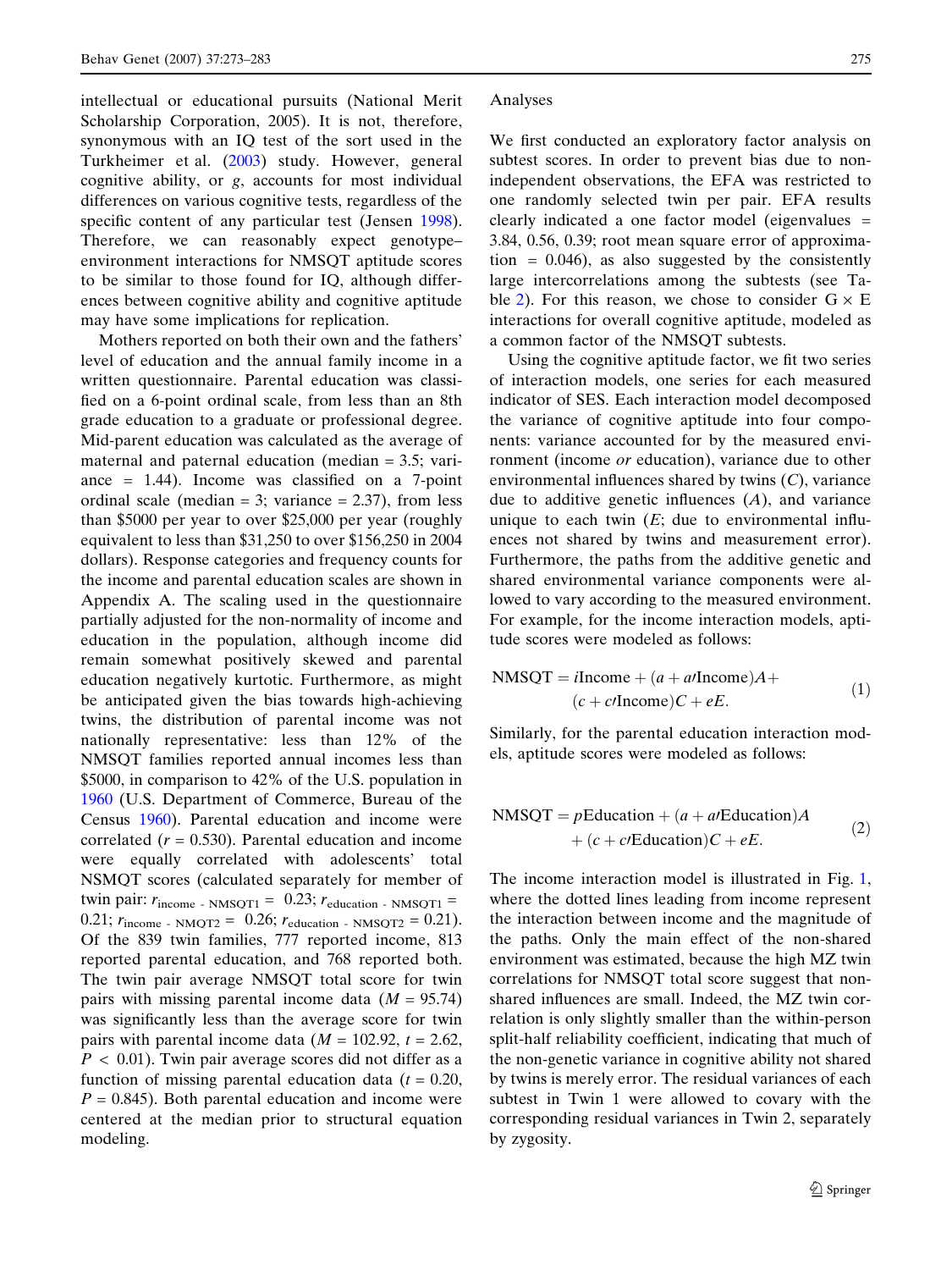model

Fig. 1 Income interaction



Note that the inclusion of the main effects of income and education has implications for interpreting other model parameters: any interactive effects exist for variance in cognitive aptitude independent of the included measure of SES. Inclusion of the main effects of parental income and education is necessary both because we hypothesize there are such main effects and because of the possibility of genotype–environment correlation (rGE). Parents' cognitive abilities are associated with their income and educational attainment, thus rendering the genetic influences on cognitive ability adolescents inherit related to their socioeconomic status. Purcell (2002) demonstrated that inclusion of the main effect of the measured environment prevents bias in estimation of  $G \times E$  interactions resulting from unspecified rGE. We were unable to explicitly examine rGE here because such analyses require within-twin pair variation. Twin pairs in this analysis were necessarily identical for the parental variables used to index SES.

Following Button et al.  $(2005)$ , the significance of the interactions between additive genetic effects and SES  $(a')$  and between shared environmental effects and SES  $(c')$  was tested by comparing the full model in which these were fitted with nested models in which they were dropped. Comparison of the fit of nested models used differences in chi-square distributed fit function (– 2LL). All models were fit using Mplus (Muthén and Muthén 1998–2004). Mplus scripts are available from the first author upon request.

#### Results

The parameter estimates of the common factor model of NMSQT subtests for income and education models are shown in Tables 3 and 4. There are minor differences between them, at least in part, because they are based on two slightly different subsets of our sample (i.e., the 777 twin pairs with non-missing income data versus the 813 twin pairs with non-missing education data). It is also possible, however, that small differences between education and income in their relations to NMSQT subtests are being reflected in the measurement portion of the model. The proportion of variance not shared with the common factor differed across subtests (Tables 3 and 4). For income models, Math had the highest proportion of unique variance (approximately 53% in Twin 1; 45% in Twin 2), while Social Science Reading had the lowest (approximately 22% on both Twin 1 and Twin 2). A similar pattern was evident for education models. Overall, the residual covariances were greater in MZ than DZ twins; however, the magnitude of the MZ—DZ difference varied across subtests. This is consistent with previous analyses of the NMSQT data demonstrating both common and subtest-specific genetic effects (Martin and 1984).

The parameter estimates from the nested models are shown in Table 5. In the models containing interaction terms (Models 1–3, 5–7), the variance in the cognitive aptitude factor attributable to additive genetic or shared environmental influences is a function of the measured environment. (There is no interaction with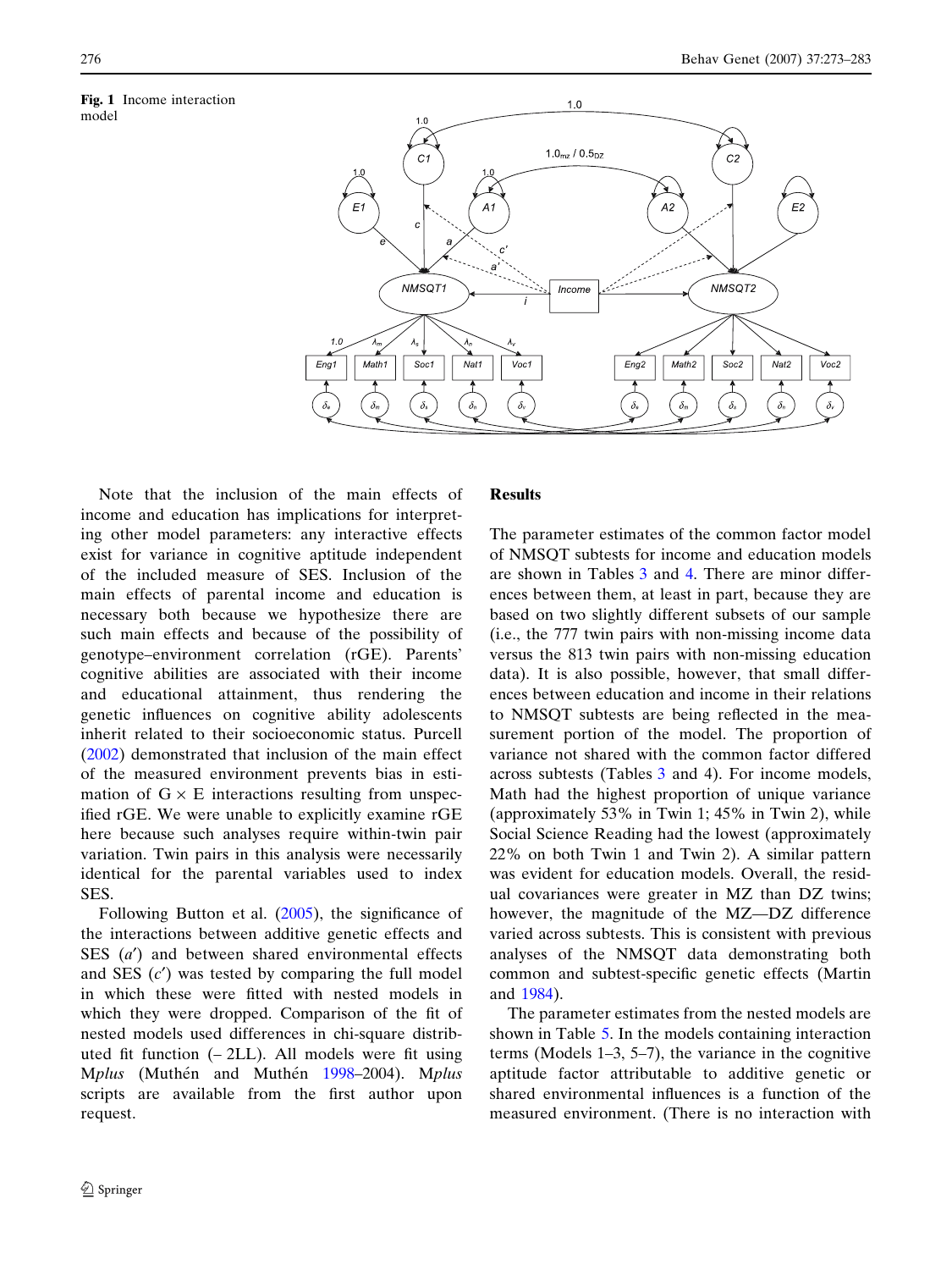| <b>Table 3</b> Estimated parameters of NMSOT common factor model for income models |  |
|------------------------------------------------------------------------------------|--|
|------------------------------------------------------------------------------------|--|

| Parameter                                     | Subtest         |               |             |                 |                |  |  |  |  |  |
|-----------------------------------------------|-----------------|---------------|-------------|-----------------|----------------|--|--|--|--|--|
|                                               | English         | Math          | Social      | Natural         | Vocabulary     |  |  |  |  |  |
| λ                                             | 1.00            | 1.30          | 1.22        | 1.23            | 1.14           |  |  |  |  |  |
| $\delta_1$                                    | $10.15(44.3\%)$ | 21.36 (53.7%) | 5.40(22.7%) | 13.56 (40.4%)   | $6.52(28.1\%)$ |  |  |  |  |  |
| $\delta_2$                                    | 8.98 (43.7%)    | 17.57 (45.0%) | 5.40(22.7%) | $12.64(39.1\%)$ | $6.07(26.9\%)$ |  |  |  |  |  |
|                                               | 5.26            | 10.99         | 1.39        | 4.19            | 4.34           |  |  |  |  |  |
| $MZ\sigma^2_{(1,2)}$<br>DZ $\sigma^2_{(1,2)}$ | 4.57            | 6.44          | 0.15        | 3.86            | 2.91           |  |  |  |  |  |

*Note:* Factor loadings ( $\lambda$ ) are equal for Twin 1 and Twin 2, but residual variances ( $\delta_1$ ;  $\delta_1$ ) allowed to differ. Percentages of unique variance are in parentheses. Residual covariances between Twin 1 and Twin 2 noted as  $\sigma^2$  (1,2). Parameters are estimated from the parental income model without either interaction term; parameter estimates from other income models differ by less than 0.1

|  |  | <b>Table 4</b> Estimated parameters of NMSOT common factor model for parental education models |  |  |  |  |  |  |  |  |
|--|--|------------------------------------------------------------------------------------------------|--|--|--|--|--|--|--|--|
|--|--|------------------------------------------------------------------------------------------------|--|--|--|--|--|--|--|--|

| Parameter                                     | Subtest        |               |                |                 |                |  |  |  |  |
|-----------------------------------------------|----------------|---------------|----------------|-----------------|----------------|--|--|--|--|
|                                               | English        | Math          | Social         | Natural         | Vocabulary     |  |  |  |  |
| λ                                             | 1.00           | 1.29          | 1.22           | 1.26            | 1.15           |  |  |  |  |
| $\delta_1$                                    | $9.99(43.6\%)$ | 20.98 (52.8%) | $5.73(24.1\%)$ | $13.46(40.1\%)$ | $6.58(28.4\%)$ |  |  |  |  |
| $\delta_2$                                    | 8.93 (43.5%)   | 17.52 (44.9%) | $5.56(23.4\%)$ | 13.07 (40.5%)   | $6.18(27.4\%)$ |  |  |  |  |
|                                               | 5.25           | 10.76         | 1.48           | 4.38            | 4.36           |  |  |  |  |
| $MZ\sigma^2_{(1,2)}$<br>DZ $\sigma^2_{(1,2)}$ | 4.52           | 6.54          | 0.25           | 3.95            | 2.99           |  |  |  |  |

*Note:* Factor loadings ( $\lambda$ ) are equal for Twin 1 and Twin 2, but residual variances ( $\delta_1$ ;  $\delta_1$ ) allowed to differ. Percentages of unique variance are in parentheses. Residual covariances between Twin 1 and Twin 2 noted as  $\sigma^2$  (1,2). Parameters are estimated from the parental education model without either interaction term; parameter estimates from other income models differ by less than 0.1

the non-shared environmental component (e) or the main effects of income  $(i)$  or education  $(p)$ , so  $e, i$ , and p are interpreted in the interaction models the same as in a classical twin model.) For example, additive genetic variance in Models 1–3 is calculated as:

$$
V_a = (a + a/\text{Income})^2. \tag{3}
$$

Because parental income and education were centered such that values of zero correspond to the medians for each variable, the squared genetic  $(a)$  and shared environmental  $(c)$  main effects parameters equal the genetic and shared environmental variance in the common aptitude factor at the median level of the measured environment. Similarly, the proportion of variance attributable to a predictor in the interaction models also changes as a function of the measured environment. For example, the proportion of genetic variance (i.e., the heritability) for Model 1 is calculated as:

$$
h^{2} = \frac{(a + a/\text{Income})^{2}}{(a + a/\text{Income})^{2} + (c + c/\text{Income})^{2} + \sigma_{\text{inc}}^{2}i^{2} + e^{2}}.
$$
\n(4)

The squared *a* and *c* main effects divided by the total variance equals the heritability and shared environmentality of NSMQT at the median environment. Using parameters from Model 1, additive genetic factors accounted for 45% of the variance in cognitive aptitude, shared environment 41%, unique environment 7%, and income 6% at the median level of parental income (\$7500 to \$9999). Using parameters from Model 5, additive genetic factors accounted for 44% of the variance in cognitive aptitude, shared environment 40%, unique environment 7%, and parental education 9% at the median level of parental education (high school graduate or part college).

Whether the observed interactions can be attributed to sampling error can be gauged by the confidence intervals around the individual interaction parameters,  $a'$  and  $c'$ , and by differences in fit function  $(-2LL)$ between the full model and nested models that drop one or both of the interaction parameters. In Model 1, the 95% confidence interval around  $a'$  (0.02, 0.25) indicates that the change in genetic variance with income is significant. In contrast, the shared environmental interaction is not significantly different from zero (95% CI =  $-0.20$ , 0.16). The change in  $-2LL$  $(5.16, \Delta df = 1)$  from Model 1 to Model 2 is significant  $(P = 0.023)$ , indicating that dropping the genetic interaction worsens the fit of the model. Model 3 assessed the contribution of the shared environment interaction by fixing  $c'$  to zero. The change in  $-2LL$  $(3.83, \Delta df = 1)$  from Model 1 to Model 3 is not (quite) significant at the 0.05 level ( $P = 0.0503$ ); i.e., dropping the shared environment interaction did not demon-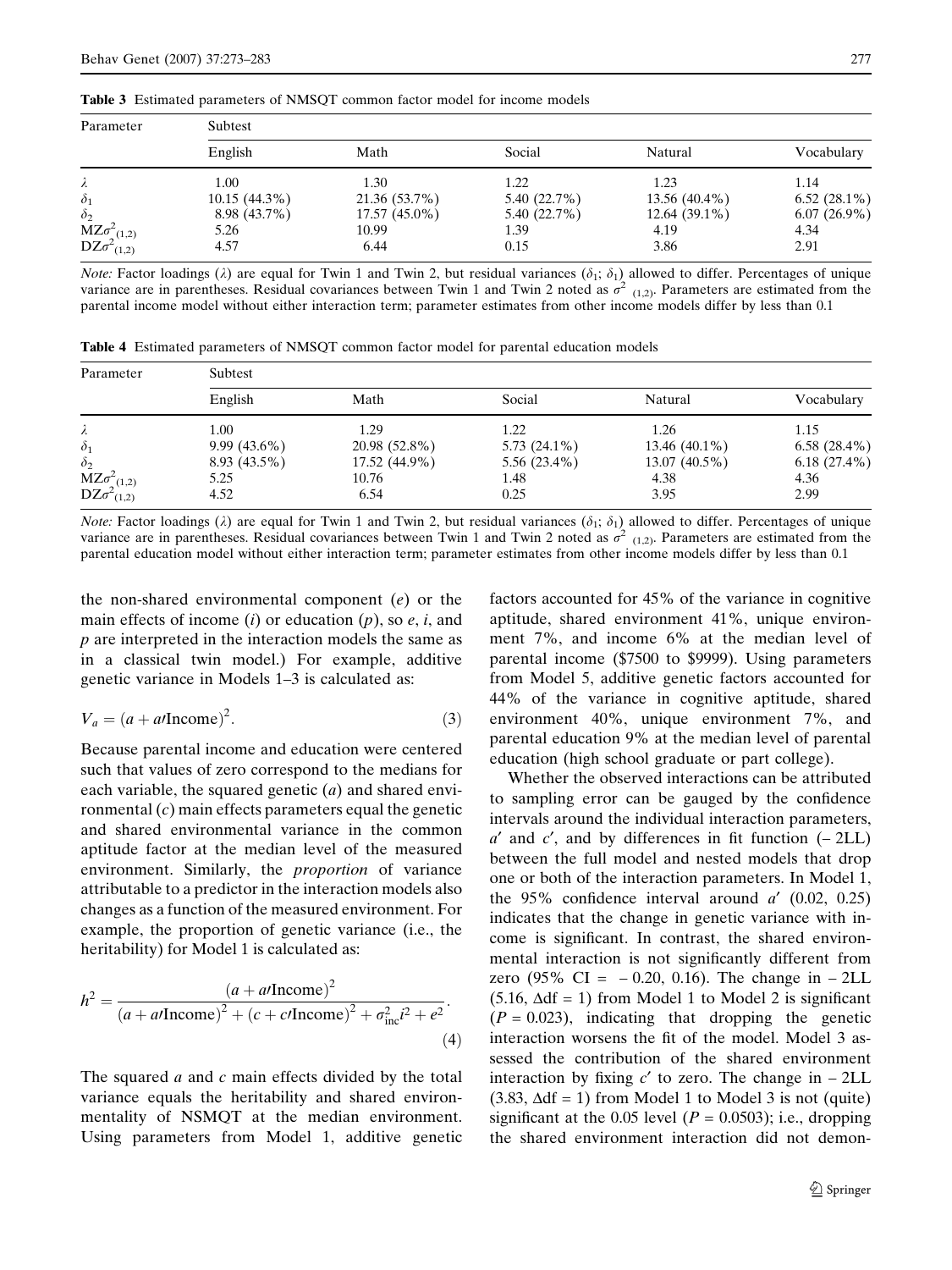|                                            |                                        |                                                                                            |                                                                                                        | $i$ or $p$                                                                                                               |                                                                                                  |                                                                                       |                                              | $-2LL$ $\Delta -2LL_{df}$ <i>p</i> values |                         |
|--------------------------------------------|----------------------------------------|--------------------------------------------------------------------------------------------|--------------------------------------------------------------------------------------------------------|--------------------------------------------------------------------------------------------------------------------------|--------------------------------------------------------------------------------------------------|---------------------------------------------------------------------------------------|----------------------------------------------|-------------------------------------------|-------------------------|
| ncome                                      |                                        |                                                                                            |                                                                                                        |                                                                                                                          |                                                                                                  |                                                                                       |                                              |                                           |                         |
| $1.$ Full                                  | 2.39 (2.14, 2.65)                      | 2.28 (2.02, 2.55)                                                                          |                                                                                                        |                                                                                                                          |                                                                                                  |                                                                                       |                                              |                                           |                         |
|                                            | 2.43 (2.07, 2.80)                      |                                                                                            | $0.93(0.77, 1.09)$<br>$0.96(0.82, 1.10)$                                                               |                                                                                                                          |                                                                                                  |                                                                                       |                                              |                                           | 0.023<br>0.050<br>0.022 |
|                                            |                                        |                                                                                            | 0.96(0.82, 1.10)                                                                                       |                                                                                                                          |                                                                                                  |                                                                                       |                                              |                                           |                         |
| 2. Drop a'<br>3. Drop c'<br>4. Drop a', c' | 2.36 (1.99, 2.73)<br>2.42 (2.06, 2.79) | $\begin{array}{c} 2.14~(1.68, 2.60) \\ 2.22~(1.80, 2.65) \\ 2.19~(1.76, 2.63) \end{array}$ | 0.96(0.83, 1.11)                                                                                       | $\begin{array}{c} 0.58\ (0.46,\, 0.70)\\ 0.58\ (0.41,\, 0.75)\\ 0.58\ (0.41,\, 0.75)\\ 0.56\ (0.40,\, 0.73) \end{array}$ | $\begin{bmatrix} 0.13 & (0.02, 0.25) \\ 0 & 0.13 & (0.01, 0.26) \\ 0 & 0 & 0.13 \end{bmatrix}$   | $\begin{array}{l} 0.02 ~ (- 0.12, 0.16) \\ 0.13 ~ (- 0.02, 0.28) \\ 0.13 \end{array}$ | 42666.90<br>42672.06<br>42670.73<br>42674.49 | $5.16_1$<br>$7.59_2$                      |                         |
| Parental education                         |                                        |                                                                                            |                                                                                                        |                                                                                                                          |                                                                                                  |                                                                                       |                                              |                                           |                         |
| 5. Full                                    | 2.37 (2.11, 2.62)                      | 2.25 (1.99, 2.51)                                                                          |                                                                                                        |                                                                                                                          |                                                                                                  |                                                                                       |                                              |                                           |                         |
| 6. Drop $a'$                               | 2.38 (2.03, 2.74)                      |                                                                                            | $\begin{array}{c} 0.93 \ (0.78,\, 1.08) \\ 0.95 \ (0.81,\, 1.08) \\ 0.97 \ (0.90,\, 1.04) \end{array}$ |                                                                                                                          |                                                                                                  |                                                                                       |                                              |                                           |                         |
| $1.$ Drop $c'$                             | 2.37 (2.00, 2.73)                      | 2.15 (1.72, 2.58)<br>2.16 (1.74, 2.59)                                                     |                                                                                                        |                                                                                                                          |                                                                                                  |                                                                                       |                                              |                                           | 0.055<br>0.079<br>0.064 |
| 8. Drop $a', c'$                           | 2.38 (2.02, 2.73)                      | 2.16 (1.74, 2.58)                                                                          | 0.96(0.82, 1.09)                                                                                       | $\begin{array}{c} 0.86\ (0.69,\, 1.04)\\ 0.87\ (0.65,\, 1.08)\\ 0.87\ (0.66,\, 1.07)\\ 0.88\ (0.68,\, 1.08) \end{array}$ | $\begin{array}{l} 0.12 \,(- \,0.10, \,0.33) \\ [0] 11 \,(- \,0.06, \,0.28) \\ [0] 1 \end{array}$ | $0.004 (- 0.24, 0.25)$<br>0.12 (-0.09, -0.34)<br>[0]                                  | 44682.61<br>44686.30<br>44685.68<br>44687.66 | 3.65<br>3.05<br>3.05                      |                         |
|                                            |                                        | Note: Lower and upper bounds of 95% confidence intervals are in parentheses                |                                                                                                        |                                                                                                                          |                                                                                                  |                                                                                       |                                              |                                           |                         |

strably worsen the fit of the model. Finally, Model 4 assessed the simultaneous contribution of both a' and  $c'$  to model fit. The change in  $-$  2LL from Model 1 to Model 4 is significant (7.59,  $\Delta df = 2$ ), further suggesting that inclusion of *some* interaction parameter (presumably the genetic one) improves model fit. Model 3, then, represents the most parsimonious fit to the data.

Figure 2 illustrates the relations between income and genetic and shared environmental proportions of variance, as implied by the parameters estimated in Model 3. Genetic influences accounted for about 55% of the variance in adolescents' cognitive aptitude and shared environmental influences about 35% among higher income families. Among lower income families, the proportions were in the reverse direction, 39% genetic and 45% shared environment. Although the shared environmental proportion of variance decreased with income, shared environmental variance per se did not decrease. The interactive effect was driven entirely by the increase in genetic variance. Genetic variance in cognitive aptitude nearly doubled from 4.41 in families earning less than \$5000 annually to 8.29 in families earning more than \$25,000 annually.

A slightly different picture emerges for the parental education models. The wide 95% CIs around both  $a'$  and  $c'$  in Model 5, and the non-significant worsening of fit when both are dropped in Model 8, suggest that interactions may not be necessary to explain the data. Moreover, the change in  $-$  2LL (3.69,  $\Delta df = 1$ ) from Model 5 to Model 6 is not quite significant ( $P = 0.054$ ), suggesting that the genetic interaction may be dropped. Model 7 also did not fit the data significantly worse than Model 5  $(\Delta - 2LL = 3.09, \Delta df = 1, P = 0.079)$ , suggesting that the shared environment interaction may be dropped. Therefore, we may not conclude that parental education interacts with genetic and shared environmental influences on cognitive aptitude beyond what may be attributed to sampling error.

If, however, a parental education interaction was present, it appeared to be a genetic one, consistent with the results for income. For the sake of illustration, Fig. 3 graphs the relations between parental education and genetic and shared environmental proportions of variance, as implied by the parameters estimated from Model 7. Its general similarity to Fig. 2 is evident. Genetic influences accounted for about 50% of the variance and shared environmental influences about 35% among highly educated families. Among lower education families, the proportions were in the reverse direction, 39%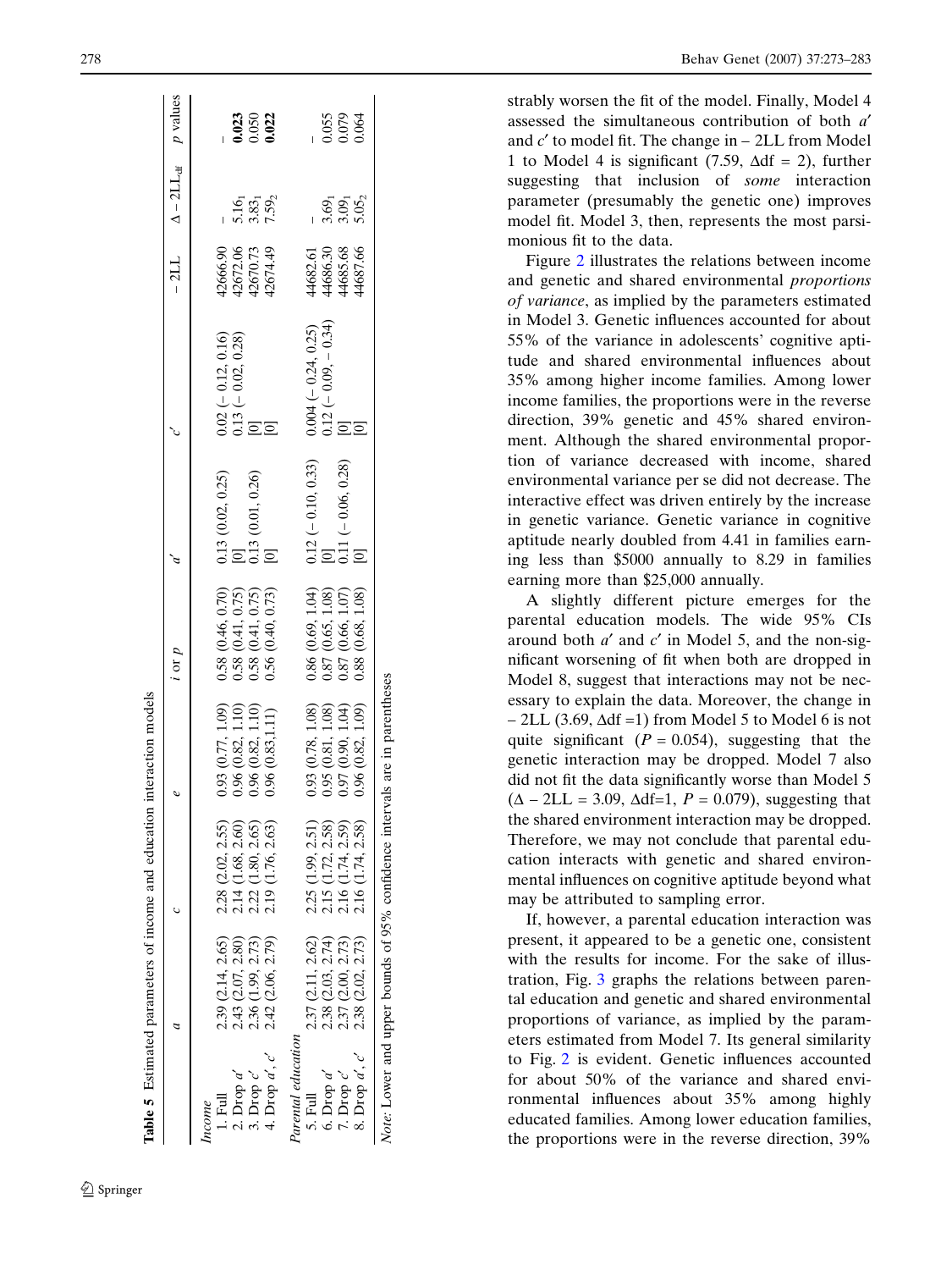Fig. 2 Genetic and shared environmental proportions of variance by parental income, as implied by fitted interaction parameters. \*Note: X-axis corresponds to response categories of parental education scale

0.60 0.30 0.40 0.50 0.60  $h^2$ Proportion of Variance Proportion of Variance 0.50 0.40  $c^2$ 0.30  $<$ \$5,000 \$7,500 - \$9,999 \$15,000 - \$19,999 >\$25,000 (3) (5) (1) (7) Parental Income  $0.60$ 0.30 0.40 0.50 0.60  $h^2$ Proportion of Variance Proportion of Variance 0.50 0.40  $c^2$  $0.30$ 8<sup>th</sup> Grade or Less 8" Grade or Less -<br>Part High School (1.5) High School Graduate College Graduate – Part College (3.5) Graduate Degree (5.5) Parental Education



genetic and 42% shared environment. Although the shared environmental proportion of variance decreased with increasing income, shared environmental variance per se did not decrease. The interactive effect was driven entirely by the increase in genetic variance. Genetic variance in cognitive aptitude increased from 4.39 in children whose parents had less than an 8th grade education to 7.00 in children whose parents had a graduate or professional degree.

As a post-hoc test of whether income and parental education differ in their ability to modify genetic influences, we fit two additional nested models (Models 9 and 10; see Table 6). Model 9 decomposed variance in cognitive aptitude into five components: (a) variance accounted for by parental income,  $i$ ; (b) variance

Table 6 Estimated Parameters of Income and Education Genetic Interactions Models.

| Parameter                  | 9. Full.                 | 10. $a'_i = a'_p$        |
|----------------------------|--------------------------|--------------------------|
| $\mathfrak{a}$             | 2.39(2.02, 2.76)         | 2.39(2.01, 2.77)         |
| $\mathcal{C}$              | 2.09(1.64, 2.53)         | 2.08(1.63, 2.53)         |
| $\epsilon$                 | $0.96$ $(0.82, 1.10)$    | $0.96$ $(0.82, 1.10)$    |
| $\dot{i}$                  | $0.47$ $(0.18, 0.76)$    | $0.46$ $(0.17, 0.75)$    |
| $\boldsymbol{p}$           | $0.80$ $(0.50, 1.10)$    | $0.80$ $(0.50, 1.10)$    |
| $\sigma^2_{ip}$            | $0.19$ $(0.17, 0.22)$    | $0.19$ $(0.17, 0.22)$    |
| $a'_i$                     | $0.13$ ( $-0.08$ , 0.34) | $0.08$ ( $-0.04$ , 0.19) |
| $a'_{P}$                   | $0.03$ ( $-0.20, 0.26$ ) | $0.08$ ( $-0.04$ , 0.19) |
| $-2LL$                     | 46622.31                 | 46622.56                 |
| $\Delta - 2LL_{\text{df}}$ |                          | $0.25_1$                 |
| $\boldsymbol{P}$           |                          | 0.617                    |

Note: Lower and upper bounds of 95% confidence intervals are in parentheses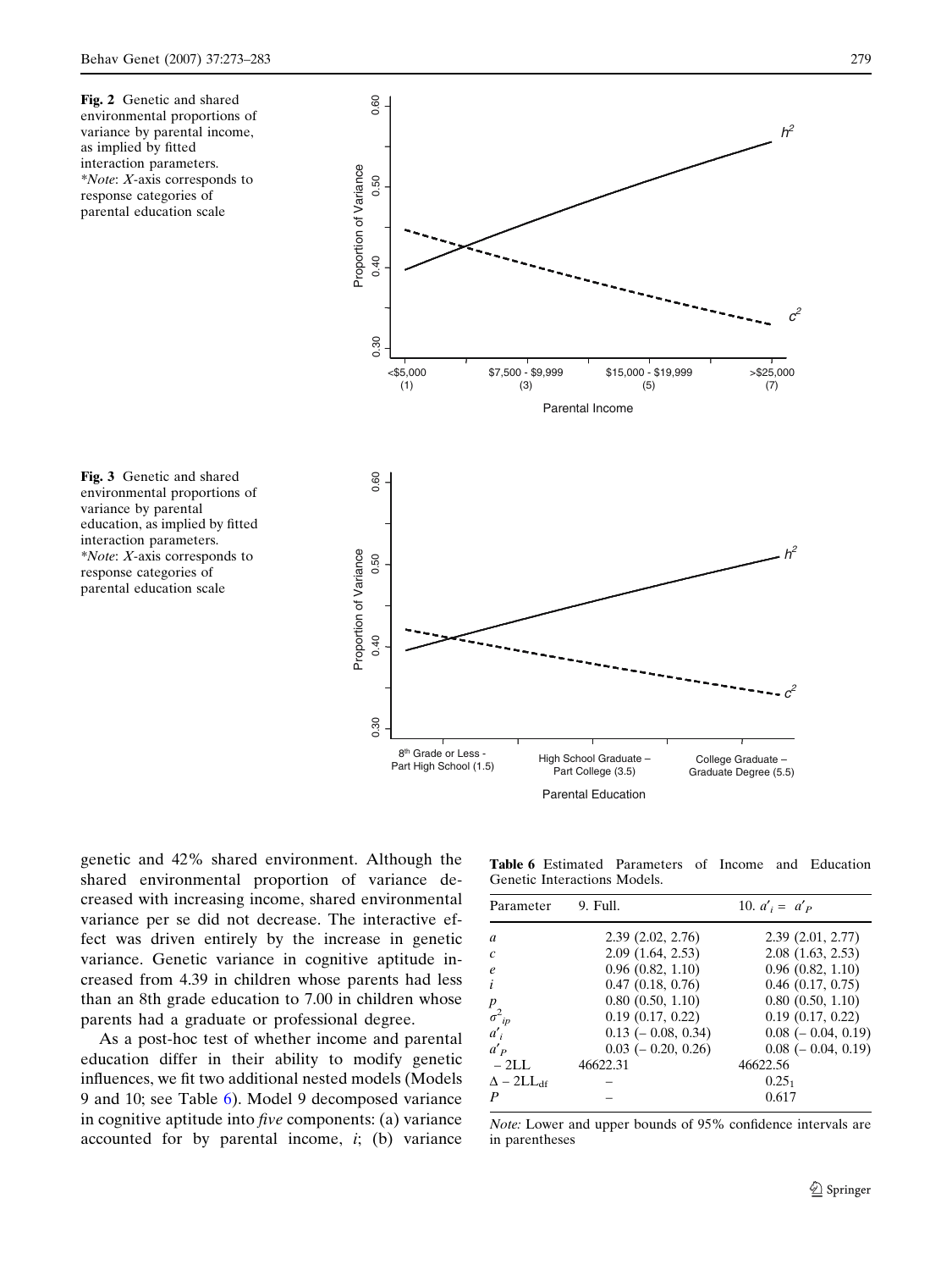accounted for by parental education,  $p$ ; (c) variance due to additive genetic influences, a; (d) variance due to other environmental influences shared by twins,  $c$ ; and (e) variance unique to each twin, e. The magnitude of genetic influences was allowed to vary with both income and parental education simultaneously  $(a<sub>i</sub>$  and  $a'_{P}$ , respectively). Because our previous models failed to indicate a shared environmental interaction effect, it was not included here. In order to directly compare their main and interactive effects, income and parental education were standardized. Also, the covariance between income and parental education was estimated. The estimated genetic interaction effect for parental income was larger  $(a'_i = 0.13)$  was than that for parental education ( $a'P = 0.03$ ), although the 95% confidence intervals around both parameters included zero.

Next, Model 10 constrained the income interaction  $(a'_i)$  and education interaction  $(a'_i)$  to be equal. Constraining the income and education interaction effects to be equal, however, resulted in a trivial change in model fit  $(\Delta - 2LL = 0.25; \Delta df = 1; P = 0.617)$  and failed to indicate any significant difference between income and education in their ability to modify the magnitude of genetic influences. If the expression of genetic predispositions was indeed better facilitated by material wealth than by exposure to highly educated parents, we were unable to demonstrate such an effect with these data.

## **Discussion**

Our investigation supports our hypothesis that the magnitude of genetic influences on cognitive aptitude varies with socioeconomic status. This partially replicates the results presented by Turkheimer et al. (2003); however, no shared environmental interaction effects were demonstrable in the current study. Genetic influences accounted for about 55% of the variance in adolescents' cognitive aptitude and shared environmental influences about 35% among higher income families. Among lower income families, the proportions were in the reverse direction, 39% genetic and 45% shared environment. This pattern is similar to the pattern seen in Turkheimer et al. (2003), although less marked.

Differences among aspects of SES in the facilitation of genetic potential

We were unable to demonstrate directly that parental income and parental education differ in their interac-

tion with genetic influences on cognitive aptitude; however, income and education models had different patterns of results, with a significant genetic interaction detected only for income. It is, therefore, possible that not all aspects of high socioeconomic standing equally facilitate expression of genetic potential. Guo and Stearns (2002) drew similar conclusions in their investigation of adolescent verbal intelligence, which demonstrated that the interaction between parental education and genetic influences on verbal intelligence disappeared if other environmental indices—income, parental employment, absence of a biological father, and race—were included. Most previous research investigating interactions between genetic variance in cognitive aptitude and socioeconomic advantage have used single indices of SES, including parental education (Rowe et al. 1999), parental occupational status (van den Oord and Rowe 1997), census tract characteristics (Scarr 1981), and linear combinations of the above (Turkheimer et al. 2003). With the exception of Guo and Stearns (2002), differences among indicators with regard to their ability to modify genetic expression have not been explored. Such differences may conceivably explain the inconsistency with which clear evidence for  $G \times E$  interactions have been found: van den Oord and Rowe (1998) did not find evidence of a direct interaction with parental occupational status, nor did Scarr (1981) with census tract characteristics.

A difficulty with interpreting an interaction between genotype and socioeconomic status is that SES presumably reflects genetic differences between parents, in addition to differences in the quality of the environment provided for children (Turkheimer et al. 2003). The observed increase in heritability with parental income, therefore, may reflect an interaction with genetic differences between more and less affluent families (gene–gene interaction), rather than an interaction with environmental quality. Income, however, is loaded with genetic variance to a lesser extent than parental education or occupational status and is less closely related to parental IQ. Rowe, Vesterdal, and Rodgers (1998), using a nationally representative sample of adults aged 28–35 years, reported withinperson correlations between education and IQ of 0.52– 0.66, whereas within-person correlations between income and IQ were 0.26–0.38. Furthermore, the heritability of income was substantially lower than that of education (0.42 vs. 0.68), and the majority of the total genetic variance in education was shared with IQ (75%), while the majority of the total genetic variance in income was not shared with either education or IQ (71%). The relative independence of income from genetic influences on parental IQ raises our confidence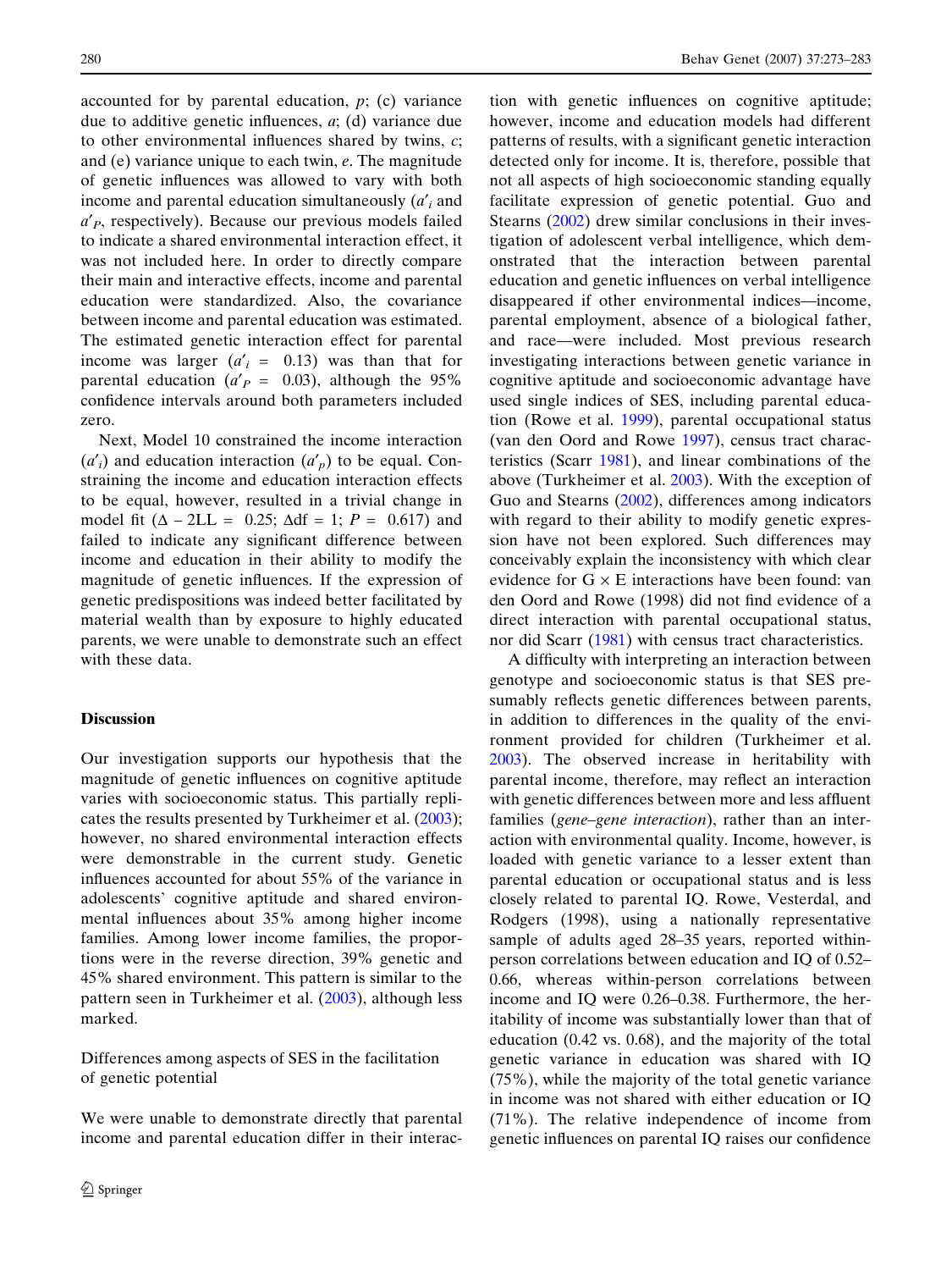somewhat that the observed interaction is truly a genotype by environment interaction. Ideally, we would like some knowledge of the genetic correlation between adolescents' cognitive aptitude and parental SES. This is impossible to estimate in the current study, because twin children are not genetically informative about parental characteristics for which they are necessarily identical.

The modification of heritability within the range of ''normal'' environments

These results partially replicate the work of Turkheimer et al. (2003) in a sample of radically different demographic composition. The National Collaborative Perinatal Project sample over-represented children from extremely disadvantaged environments, with 33% of families on public assistance and 25% of mothers having less than a 9th grade education. In contrast, the adolescents composing the NMSQT sample are relatively advantaged in terms of intellectual ability (ranking, on average, in the 79th percentile in their high schools) and their parents' income. Less than 12% of the NMSQT families reported annual incomes less than \$5000, in comparison to 42% of the U.S. population in 1960; over 60% of the NMSQT families reported incomes over \$7500, whereas only 34% of the U.S. population reported incomes over \$7000 in 1960 (U.S. Department of Commerce, Bureau of the Census 1960). The socioeconomic advantage of the NMSQT adolescents may be due to two selection processes: (a) for this cohort, only adolescents with a certain level of academic achievement took the NMSQT; (b) of twins identified as potential participants, non-response may have been associated with environmental disadvantage. The modification of heritability within the NMSQT sample suggests that genotype–environment interactions in cognitive ability are not limited to severely disadvantaged environments, as has been previously suggested (Turkheimer and Gottesman 1991; Scarr 1992).

Turkheimer and Gottesman's (1991) hypothetical reaction norm for intelligence illustrates the hypothesis that differences among ''normal'' environments are largely irrelevant for differences among children's intelligence. Below a certain threshold of environmental quality, intelligence increases sharply with better environments (i.e., a steep slope across the environmental axis), and genetic differences among individuals are better expressed in better environments (i.e., the slope along the genetic axis depends on the environment). The latter reflects a gene-environment interaction. In contrast, above a certain threshold of

environmental quality, the reaction plane is essentially flat: for any given genotype, better environments do not predict an increase in intelligence (a flat slope across the environmental axis), and for any given environment, genetic differences are equally well expressed (a constant linear slope along the genetic axis). Thus any gene-environment interaction disappears above a threshold of environmental quality. Scarr (1992) further elaborated on this idea, claiming that other than severe abuse and neglect, such as being ''trapped in crack houses of inner cities, locked in basements and attics by vengeful crazy relatives'' (p. 3), differences in family environments have no effect on children. In sum, differences among normal-range family environments have been thought to be largely irrelevant to the development of intelligence, both because shared environmental variance components are low in advantaged environments and because only extremely disadvantaged environments can suppress the expression of genetic potential.

The alleged irrelevance of differences among normal-range family environments has been challenged by Bronfenbrenner and Ceci (1994), who "take issue with the prevailing conception of the reaction range simply as a curved plane, similar to a bent piece of chicken wire ..." (p. 571). Their *bioecological model* proposes that proximal processes, i.e., mechanisms by which genetic potential for effective or adaptive functioning are realized, differ among families in magnitude, quality, and stability, and that these differences in proximal processes ''can produce substantial variation in heritability even in advantaged environments'' (p. 571). Rowe et al. (1999) characterized this position as "paradoxical," because the proportion of environmental variance must necessarily decrease as the proportion of genetic variance (i.e., heritability) increases. This characterization is inaccurate in two respects. First, although proportions of variance are constrained to sum to unity, unstandardized variance components are not. Second, by asserting that differences among normal-range family environments are relevant to children's functioning, the bioecological model is not necessarily predicting substantial shared environmental variance in adequate environments. Rather, the bioecological model is predicting an increase in genetic variance even over the range of normal environments, a slightly different conception of what it means for environmental differences to be ''relevant'' for children's functioning. Indeed, Bronfenbrenner and Ceci (1994) predict the identical pattern as Turkheimer and Gottesman (1991): high heritability estimates and low shared environmentality estimates as environmental advantage increases.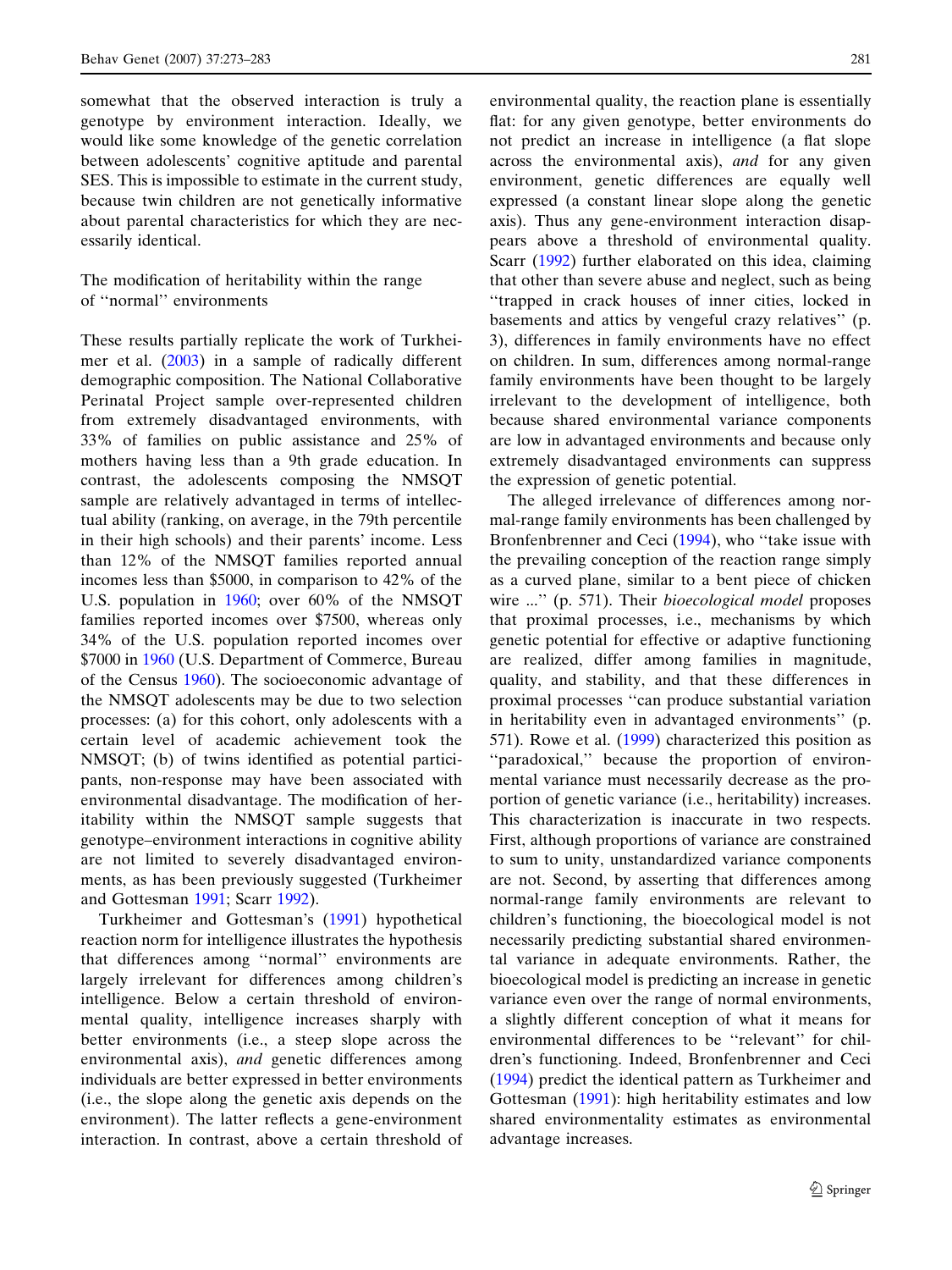In the typology of genotype–environment interactions recently proposed by Shanahan and Hofer (2005), the ''bent piece of chicken wire'' view of the reaction norm for intelligence emphasizes ''social context as social control''—extreme socioeconomic disadvantage enforces structural constraints on people and their choices. Beyond the constraints of poverty, the genotype–environment interaction is thought to no longer operate. In contrast, the present research, echoing Bronfenbrenner and Ceci's (1994) formulation, emphasizes ''social context as enhancement'' (Shanahan and Hofer 2005, p. 69)—high quality interactions with the environment increase adaptive functioning and increase heritability, even within normal range environments. Our results suggest that differences between middle class and affluent parents affect the expression of genetic potential.

Data from a sample spanning the entire range of socioeconomic advantage—from extreme poverty to extreme wealth—would be useful in further tests of the Turkheimer and Gottesman (1991) reaction norm and Bronfenbrenner and Ceci (1994) bioecological models. By comparing results from two roughly contemporaneous samples of overlapping socioeconomic status, we have attempted to ''piece together'' a representation of how genetic influences interact with the home environment over a broad range of socioeconomic status. Although this comparison suggests support for the bioecological model, this approach is not without difficulty. Specifically, the heritability estimates for IQ among the most advantaged NCPP participants ( $h^2 \approx$ 0.80; Turkheimer et al. 2003) are substantially higher than the heritability estimates for NMQST scores of participants with similar socioeconomic status (i.e., the low end of the NMSQT sample). As mentioned previously, NMSQT aptitude scores are not synonymous with IQ scores. The shared environment may be more influential for NMSQT scores because they also reflect, to some extent, academic achievement, rather than pure cognitive ability. Regardless of why heritability estimates differ in the two samples, these differences are indicative of the need for future research to construct a model of genotype–environment interactions from a single sample, rather than piecing together such a model from various, partially overlapping, samples.

## Conclusions

Overall, these results mirror findings in other areas of behavior genetic research demonstrating that the magnitude of genetic variance is not a static characteristic of a trait but a population statistic that may be moderated by other predictors. For example, Johnson

and Krueger (2005) have demonstrated that genetic variance in physical health decreases with increasing income and increasing sense of psychological control. Similarly, Button et al. (2005) have shown that genetic variance in childhood conduct problems drops dramatically with elevated levels of family dysfunction. The present research thus extends a relatively small body of behavior genetic research that has moved beyond the calculation of heritability coefficients for overall psychological outcomes to investigations of the environmental contexts facilitating or suppressing genetic expression.

Appendix A Response categories and frequencies for parental education and income scales

| Response             | Description                     | Frequency $(\% )$ |
|----------------------|---------------------------------|-------------------|
| Mid-parent education |                                 |                   |
| 1                    | 8th grade or less               | 3.69              |
| 1.5                  |                                 | 4.55              |
| 2                    | Part high school                | 7.38              |
| 2.5                  |                                 | 9.59              |
| 3                    | High school graduate            | 17.71             |
| 3.5                  |                                 | 15.38             |
| 4                    | Part college or junior college  | 13.78             |
| 4.5                  |                                 | 9.23              |
| 5                    | College graduate                | 10.70             |
| 5.5                  |                                 | 6.03              |
| 6                    | Graduate or professional degree | 1.97              |
| <i>Income</i>        |                                 |                   |
| 1                    | Less than $$5,000$              | 11.84             |
| 2                    | \$5,000 to \$7,499              | 25.74             |
| 3                    | \$7,500 to \$9,999              | 21.36             |
| 4                    | \$10,000 to \$14,999            | 23.55             |
| 5                    | \$15,000 to \$19,999            | 9.4               |
| 6                    | \$20,000 to \$24,999            | 2.96              |
| 7                    | \$25,000 and over               | 5.15              |
|                      |                                 |                   |

#### References

- Brofenbrenner U., Ceci SJ (1994) Nature-nurture reconceptualized in developmental perspective: a bioecological model. Psychol Rev 101:568–586
- Button TMM, Scourfield J, Martin N, Purcell S., McGuffin P (2005) Family dysfunction interacts with genes in the causation of antisocial symptoms. Behav Genet 35:115–120
- Guo G, Stearns E (2002) The social influences on the realization of genetic potential for intellectual development. Social Forces 80:881–910
- Jensen AR (1998) The g factor: the science of mental ability. Preager,Westport, CT
- Johnson W, Krueger RF (2005) Higher perceived life control decreases genetic variance in physical health: evidence from a national twin study. J Pers Soc Psychol 88:165–173
- Loehlin JC, Nichols RC (1976) Heredity, environment, and personality: a study of 850 sets of twins. University of Texas Press, Austin, TX
- Martin NG, Jardine R, Eaves LJ (1984) Is there only one set of genes for different abilities? A reanalysis of the National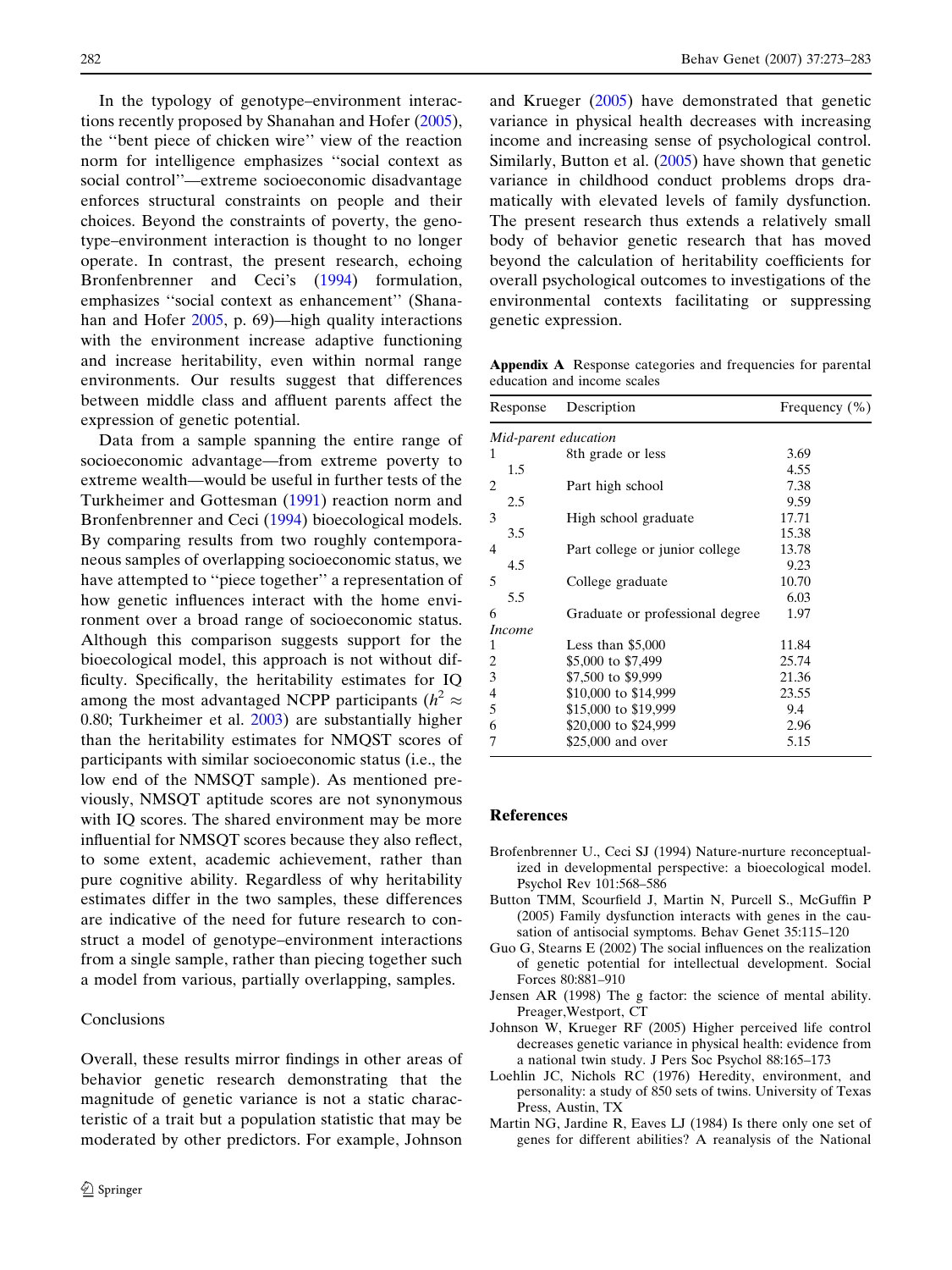Merit Scholarship Qualifying Test (NMSQT) data. Behav Genet 14:355–370

- Muthén LK, Muthén BO (1998–2004) Mplus user's guide 3rd edn. Muthén & Muthén, Los Angeles, CA
- Nichols RC, Bilbro WC (1966) The diagnosis of twin zygosity. Acta Genetica et Statistica Medica 16:265–275
- Purcell S (2002) Variance components models for gene-environment interaction in twin analysis. Twin Res 5:554–771
- Rowe DC, Jacobson KE, van den Oord E. (1999) Genetic and environmental influences on vocabulary IQ: parental education level as a moderator. Child Dev 70:1151–1162
- Rowe DC, Vesterdal WJ, Rodgers JL (1999) Herrnstein's syllogism: genetic and shared environmental influences on IQ, education, and income. Intelligence 26:405–423
- Scarr S (1992) Developmental theories for the 1990s: development and individual differences. Child Dev 63:1–19
- Scarr S. (1981) Race, social class, and individual differences in IQ: new studies of old issues. Erlbaum, Hillsdale, NJ
- Shanahan MJ, Hofer SM (2005) Social context in gene-environment interactions: retrospect and prospect. J Gerentol: SERIES B 60B:65–76
- Turkheimer E, Haley A, Waldron M, D'Onofrio BM, Gottesman II (2003) Socioeconomic status modifies heritability of IQ in young children. Psychol Sci 14:623–628
- Turkheimer E., Gottesman II (1991) Individual differences and the canalization of human behavior. Dev Psychol 27:18–22
- U.S. Department of Commerce, Bureau of the Census. (1960) General population characteristics. U.S. Government Printing Office, Washington, D.C.
- van den Oord E, Rowe DC (1997) An examination of genotype– environment interactions for academic achievement in an U.S. longitudinal survey Intelligence 25:205–219